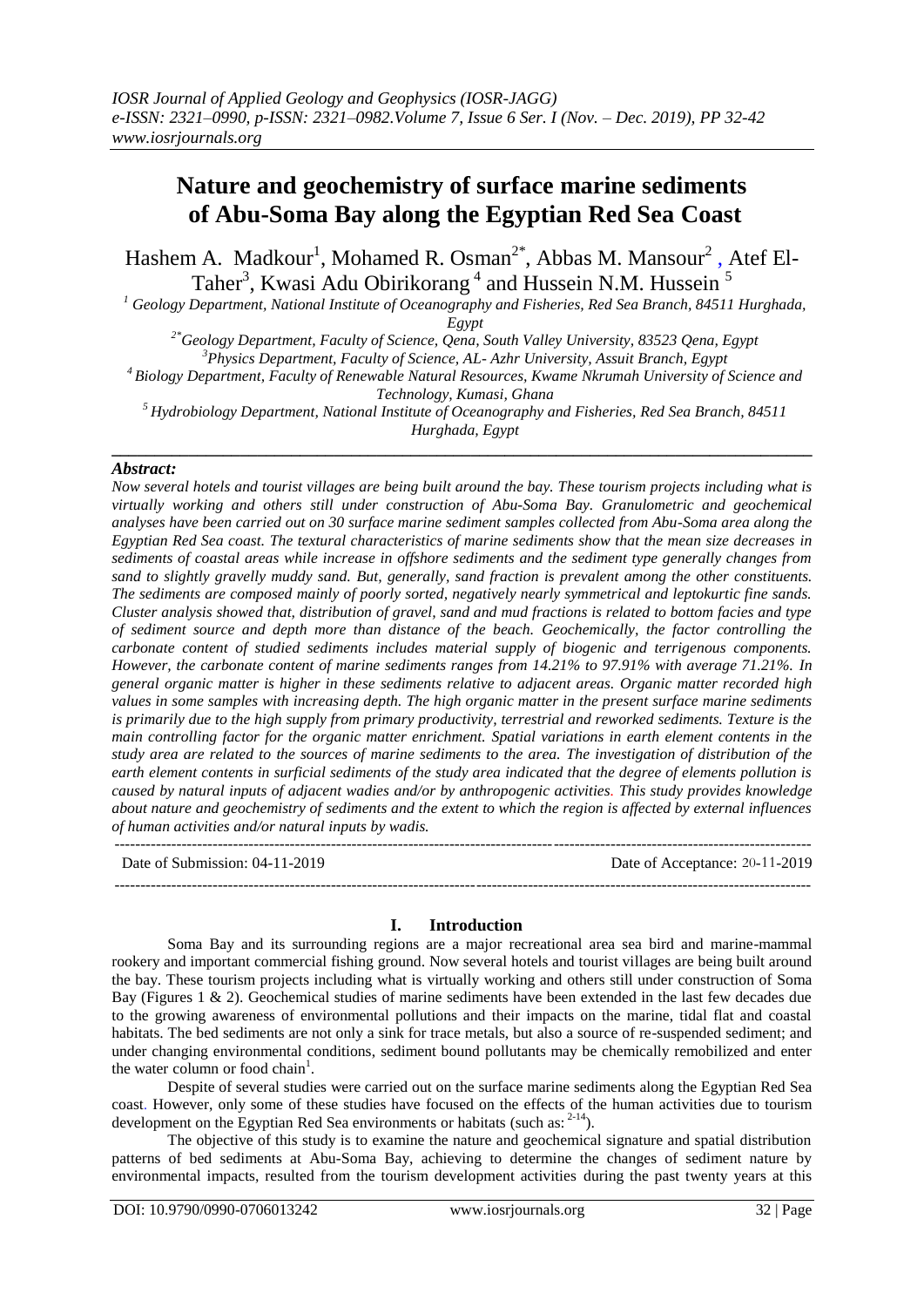area. The environmental impact at Abu-Soma Bay was evaluated by surveying and analyzing the surface marine sediments. The main goal of this paper, is the perception of the authors to mitigate the negative effects may be resulted from tourism development on the Egyptian Red Sea coast.

## **Environmental and Geomorphic setting of Abu-Soma Bay:**

Abu-Soma area is one of the famous Egyptian Red Sea coasts and tourist areas. Abu-Soma Bay is a wide embayment located in the western side of the Red Sea, about 50 km south of Hurghada City (Figures no 1) & 2). The coastal area around the bay has relatively low populations compared to the relatively dense human activities in somewhat small coastal area. The activities including mining, maritimes shipping, fishing and ship maintenance yards, tourism activities and the related industries. In the last three decades, the entire shoreline of Abu-Soma Bay was earmarked for tourism development. Accordingly, the following impacts have been recorded; dredging, coastal infilling, marina construction, alteration of inshore current patterns as a result of breakwater construction and eutrophication<sup>15</sup>.

Figure no 1: Location map of the study area.



**Figure no 2:**Distribution of surface marine sediment samples at Abu-Soma Bay.



# **II. Material and Methods**

**Sampling Technique:** In the present study, surface marine sediment samples were collected from the uppermost layer of the bottom sediments (0-25 cm) in thirty stations covering Abu-Soma Bay (Figure no 2). The location, depth and description of bottom characteristics of the collected samples are given in table no.1. The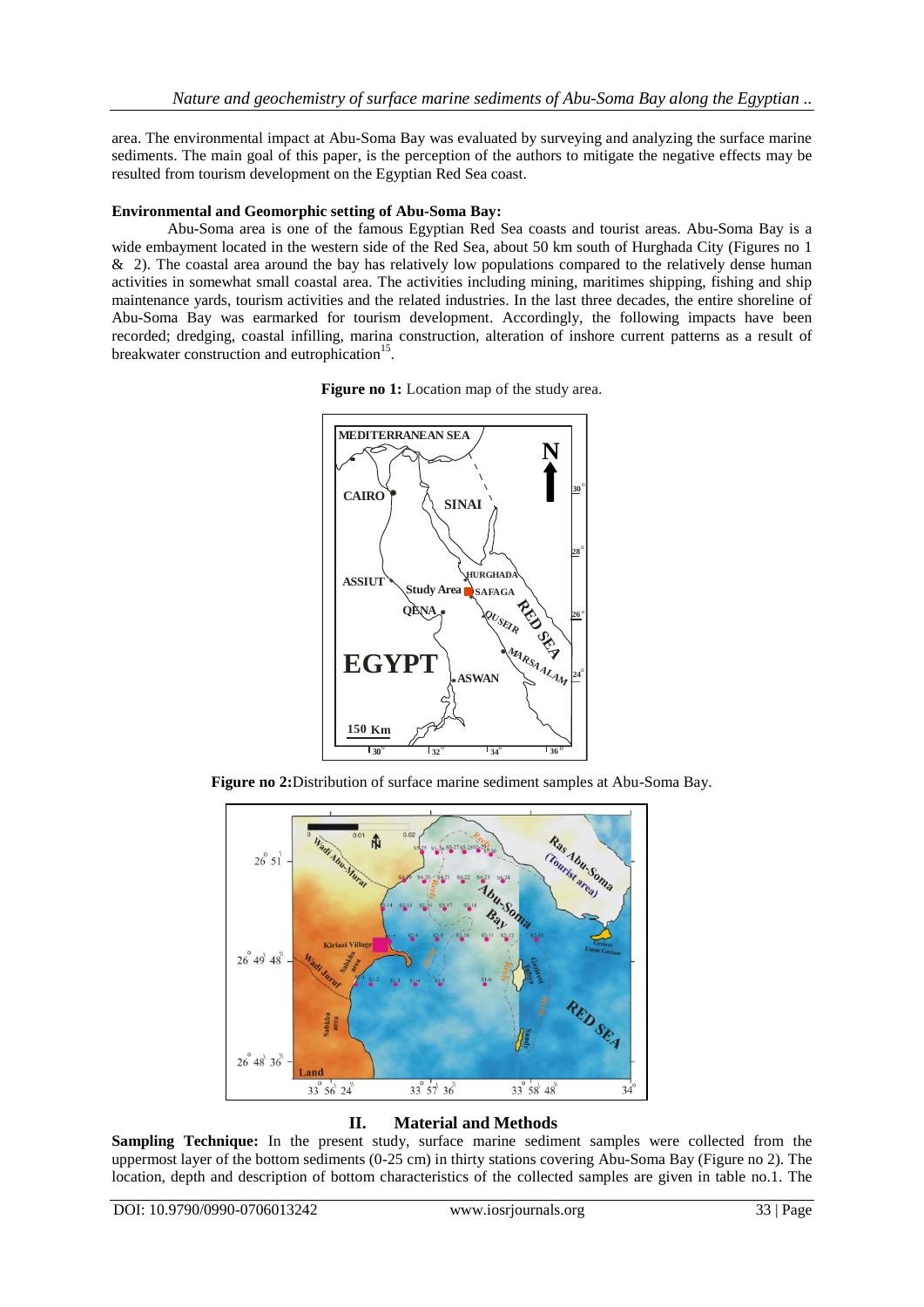collected samples from the studied area represent three different environmental features; sabkha area, beach, intertidal zone and offshore zone until 14m water depth. The samples were taken by a grab sampler and Scuba diving. The later method was used in areas rich with corals where grab sampler failed to collect samples. After anchoring the boat at each station, the grab sampler was lowered to the sea floor and left a few seconds before being pulled back to the surface. The sediments caught in the sampler or collected by Scuba diving were placed in labeled plastic bags and returned to the laboratory.

|                    | Position   |            | Depth                   |                               |  |  |  |  |  |
|--------------------|------------|------------|-------------------------|-------------------------------|--|--|--|--|--|
| Sample<br>no       | Lat.       | Long.      | (m)                     | <b>Bottom</b> facies          |  |  |  |  |  |
|                    | $o$ / // N | $o$ / // E |                         |                               |  |  |  |  |  |
| $S1-1$             | 26 50 12   | 33 57 12   | $\mathbf{1}$            | Fine sand                     |  |  |  |  |  |
| $S1-2$             | 26 50 07   | 33 57 16   | $\overline{c}$          | Fine sand                     |  |  |  |  |  |
| $\overline{S1-3}$  | 26 50 07   | 33 57 1    | $\overline{4}$          | biogenic sand                 |  |  |  |  |  |
| $S1-4$             | 26 50 07   | 33 57 23   | 6                       | biogenic sand                 |  |  |  |  |  |
| $S1-5$             | 26 50 07   | 33 57 28   | $\overline{5}$          | biogenic sand with seagrasses |  |  |  |  |  |
| $S1-6$             | 26 50 06   | 33 57 33   | $\overline{\mathbf{4}}$ | biogenic sand with seagrasses |  |  |  |  |  |
| $S2-7$             | 26 50 17   | 33 57 06   | beach                   | very Fine sand                |  |  |  |  |  |
| $S2-8$             | 26 50 14   | 33 57 12   | 0.4                     | very Fine sand                |  |  |  |  |  |
| $S2-9$             | 26 50 16   | 33 57 13   | $\overline{4}$          | sandy mud                     |  |  |  |  |  |
| $S2-10$            | 26 50 14   | 33 57 20   | $\overline{5}$          | biogenic sand                 |  |  |  |  |  |
| $S2-11$            | 26 50 12   | 33 57 25   | 6                       | biogenic sand with seagrasses |  |  |  |  |  |
| $S2-12$            | 26 50 11   | 33 57 31   | $\overline{7}$          | biogenic sand                 |  |  |  |  |  |
| $S2-13$            | 26 50 10   | 33 57 35   | $\overline{3}$          | biogenic sand                 |  |  |  |  |  |
| $S3-14$            | 26 50 33   | 33 57 04   | beach                   | Sand                          |  |  |  |  |  |
| $S3-15$            | 26 50 50   | 33 57 08   | 0.3                     | Fine sand                     |  |  |  |  |  |
| $S3-16$            | 26 50 26   | 33 57 26   | 3.5                     | biogenic sand with algae      |  |  |  |  |  |
| $S3-17$            | 26 50 22   | 33 57 32   | 5.5                     | biogenic sand                 |  |  |  |  |  |
| $S3-18$            | 26 50 21   | 33 57 36   | 2.5                     | biogenic sand                 |  |  |  |  |  |
| $S4-19$            | 26 50 45   | 33 57 04   | beach                   | medium sand                   |  |  |  |  |  |
| S4-20              | 26 50 44   | 33 57 15   | 0.4                     | Fine sand                     |  |  |  |  |  |
| $S4-21$            | 26 50 48   | 33 57 33   | 3                       | Fine sand                     |  |  |  |  |  |
| S4-22              | 26 50 45   | 33 57 41   | $\overline{9}$          | biogenic sand                 |  |  |  |  |  |
| $S4-23$            | 26 50 41   | 33 57 49   | 11                      | biogenic sand                 |  |  |  |  |  |
| S <sub>4</sub> -24 | 26 50 40   | 33 58 03   | $\overline{8}$          | biogenic sand                 |  |  |  |  |  |
| $S5-25$            | 26 51 43   | 33 58 00   | beach                   | Sand                          |  |  |  |  |  |
| $S5-26$            | 26 51 43   | 33 58 01   | 2.5                     | Sand                          |  |  |  |  |  |
| $S5-27$            | 26 51 30   | 33 58 03   | 4.5                     | biogenic sand                 |  |  |  |  |  |
| $S5-28$            | 26 51 15   | 33 58 12   | 14                      | biogenic sand                 |  |  |  |  |  |
| S5-29              | 26 51 06   | 33 58 21   | 12                      | biogenic sand                 |  |  |  |  |  |
| $S5-30$            | 26 50 54   | 33 58 26   | 14                      | biogenic sand                 |  |  |  |  |  |

**Table no 1:**. Shows sample location, depth and bottom facies at Abu-Soma Bay.

# **Laboratory Methods and Treatment of Data**

**Granulometric Analysis:** The granulometric analysis of sediment samples was performed by wet sieving, using ASTM sieves placed at one Phi interval from -1 $\phi$  (2mm) to 4 $\phi$  (63um)following the technique given by<sup>16</sup>. The carbonate content and the organic matter of all sediment samples were determined in the National Institute of Oceanography and Fisheries, Red Sea Branch. Carbonate content was determined by treating the samples with (1N HCL acid). The remaining insoluble residue after acid washing, was determined and the carbonate percentage was calculated. Determination of organic matter was made by sequential weight loss at  $550^{\circ}$ C following  $17$ .

**ED-XRF Experimental procedure:** The XRF data in the present study are quantitative, since they are derived from "filtered" intensity values rationed to the appropriate x-ray continuum regions through a least squares fitting formula rather than plotting the proportions of the net intensities in a ternary system. All analyses were conducted on a Thermo Scientific *Quant'X* Energy-Dispersive X-ray Fluorescence (ED-XRF) spectrometer, located in the Department of physics, Qassim University, Saudi Arabia. It is equipped with a thermoelectrically Peltier cooled solid-state Si (Li) X-ray detector, with a 50 kV, 50 W, ultra-high-flux end window bremsstrahlung, Rh target X-ray tube and a 76 μm beryllium (Be) window (air cooled), runs on a power supply operating 4-50 kV/0.02-1.0 mA at 0.02 increments. The spectrometer is equipped with Edwards's vacuum pump, allowing for the analysis of lower-atomic-weight elements between sodium (Na) and titanium (Ti). Data acquisition is accomplished with a pulse processor and an analogue-to-digital converter. Elemental composition was identified with digital filter background removal, least squares empirical peak deconvolution, gross peak intensities and net peak intensities above background. The samples were ground into a fine powder  $( $63 \text{µm}$ )$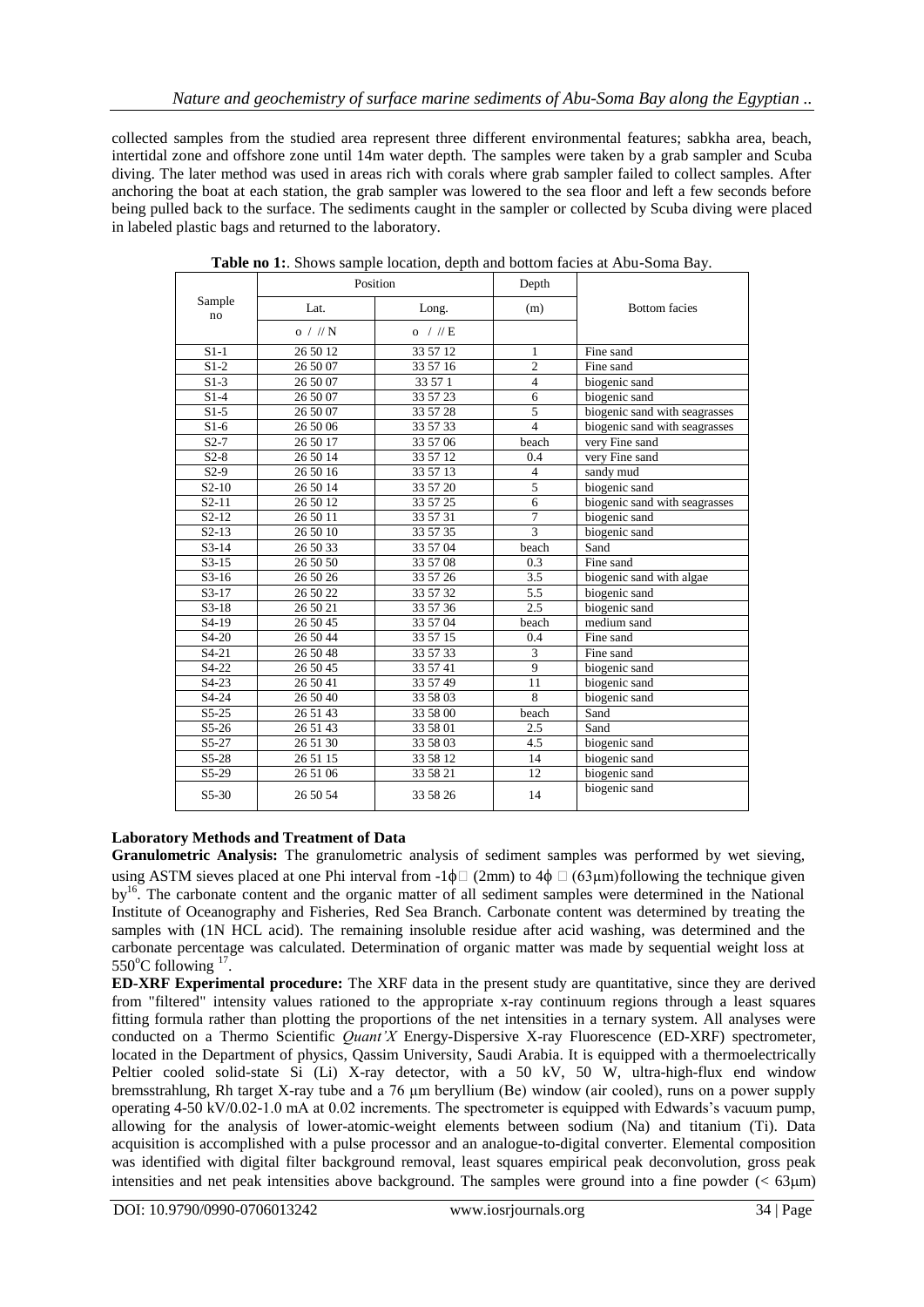using an electric agate mill. All powdered samples were dried at  $105<sup>o</sup>C$  and stored in desiccators until they were analyzed. Fill up  $\frac{3}{4}$  parts of the cup with the sample analyzed. Then, cover the cup with the film. Fix the slim ring by sliding it down and fix the thick ring on the top of the cup. When the cups are prepared, place them on the sample stage inside the spectrometer chamber with the side to be analyzed facing down toward the X-ray tube by using<sup>18</sup>. To insure that the maximum accuracies were obtained, three replicates of each measurement were applied and the differences among these replicates were always less than 3% and the average of data was determined. The resultant data of elements were expressed in (%).

# **III. Results and Discussion**

**Grain size analysis and Sediment distribution:** The bottom nature of Abu-Soma Bay was divided into eight sediment facies; rock bottom, sand with coral patches, sand, coral carpet, sand with seagrasses, seagrasses, muddy sand and mud according to<sup>19</sup>. Gravel percentage was varied between 0.00% and 12.8% with an average of 2.67%. Sand content was fluctuated between 72.7% and 99.8% with mean content is 89.0% and mud fraction was ranged between 0.21% and 26.9% with an average of 8.33% (Table no 2; Figure no 3). Generally, the sediments of the investigated area were found to consist of a wide variety of textural classes, from coarse sand to very fine sand. Coarse sand  $(\phi_1)$  recorded the highest average content of the investigated samples, while the very fine sand  $(\phi_4)$  recorded the lowest average. The relatively high gravel percentages were observed as spots in northwestern horizon. This distribution reflects the effect of wave winnowing, long-shore currents and wind induced waves. This may indicates that the waves and long-shore currents drift the medium and fine sediments southward to the bay center as well as some of the fine fractions were retained within the seagrass carpets (Plate 1). Sand with coral patches were widely distributed on shallow, sand-covered hard grounds, particularly in the north-western part of the bay and around the offshore reefs on its eastern fringe as indicated by $^{20}$ . According  $to<sup>21</sup>$ , the distribution of coarse sediments indicated that these sediments occupy the shallow nearshore areas in the northern, northwestern and western sides of the bay and some hinterlands inside the bay as well as around Tubia and Safaga Islands. Generally, the mud contents seems to be increase with increasing water depth and distance from the shoreline. The reason for this high mud content is due to the landfill operation in the last two decades during the construction of one of the tourist villages . In Abu-Soma Bay itself, grain size distribution of the sediments depends mainly on the depth, type of facies and distance from the shore line.

However, the studied sediments vary from very poorly sorted (2.18  $\phi$ ) to well sorted (0.4  $\phi$ ) with an average value 1.41  $\phi$  (poorly sorted). They are ranging from very coarse skewed (-0.6  $\phi$ ) to very fine skewed (0.26  $\phi$ ) with mean value -0.03  $\phi$  (near-symmetrical skewed). Also, they oscillate between platy kurtic (0.87  $\phi$ ) to very leptokurtic (1.92  $\phi$ ) with an average value 1.22  $\phi$  (leptokurtic) (Table no 3).



**Figure no 3:** Shows the average distribution of sediments texture in Abu-Soma Bay.

**Cluster analysis of sediment grain size:** Using Ward's method, all the analyzed samples (30 samples) of Abu-Soma Bay area, based on their content of gravel, sand and mud are divided into six main clusters according to the abundance of size fraction (Table no 2; Figure 4). Of these clusters only three have a high number of samples. Clusters 1, 3 and 6 constitute 77% of the total samples and are characterized by very high sand fraction (97%), (90%) and (85.3%) respectively. Most samples of clusters 1, 3 and 6 are located in shallow marine environment and offshore area (Figure 2). Cluster 2, 4 and 5 represent 23.4% of the total samples and are distinguished by the highest content of mud content, especially clusters 4 and 5 (24.7%) and (17.7%)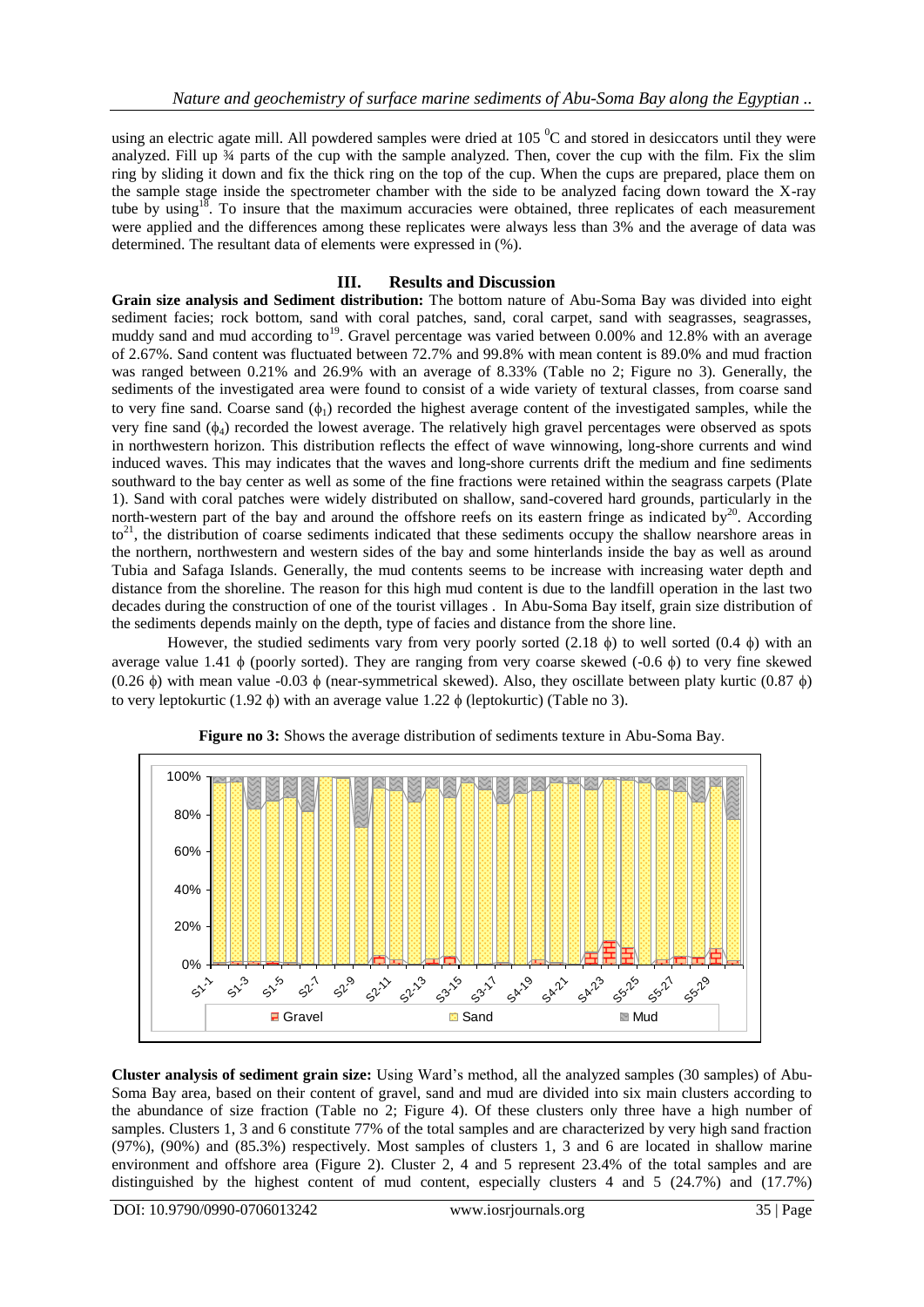respectively. While cluster 2 is distinguished by the highest content of gravel content compared with the other clusters. Sediment samples of clusters 2, 4 and 5 are belonging to the supratidal and beach areas and some samples from offshore area (Figure 2). It is believed that the fine grains are transported by sea waves to the offshore.



**Plate 1:** General view of the southern part of Abu-Soma Bay and the southern part of beach and intertidal area of Abu-Soma Bay ( a & b), the nature of bottem sediments near the beach and interaction between biogenic setiments with seagrasses (depth 6-12m) of Abu- Soma Bay (c & d).

# **Geochemical parameters:**

**Carbonate content:** Generally, the total carbonate content in Abu-Soma Bay sediment samples ranges between 14.21 and 97.91% with an average 71.21%. The high carbonate content was recorded in samples away from offshore areas (Table no3; Figure no5). <sup>21</sup>classified sediments based on carbonate content to high carbonate (>80%), impure carbonate (80-60%), transitional (60-40%), terrigenous (40-20%) and high terrigenous (<20%). Following this classification most sediment samples of Abu-Soma Bay area belonging to impure carbonate (with an average content is 71.21%) (Table no 3, Figure 5). However, the carbonate content shows high positive correlation with Ca, Sr, Nb, Mo and TOM. On the other hand, it shows negative correlation with Mg, Al, Si and sand content (Table no 4). It also shows low positive correlation with gravel and mud contents ( $r = 0.35$ , and 0.38). This indicates that the biogenic carbonate constituents are less influenced by terrigenous constituent.

**Total Organic Matter content (TOM):** The total organic matter content of sediment samples of Abu-Soma Bay varies from 0.2% to 5.69%, with an average 3.51% (Table no 3; Figure 6). The variation in organic matter content of the bottom sediments is primarily due to local hydrodynamic influence which transport and scatter the particulate organic materials and brought them from inside the sea. On the other hand, the variation in organic matter content of the sampled sediments, especially beach samples is mostly due to local contamination by hydrocarbons, such as; tar balls thrown to the beach by waves. It is noticed from table no 4 the presence of high positive correlation between TOM and carbonate, Ca, Sr, Nb, Mo. Meanwhile, TOM shows negative correlation with Mg, Al and Si . This is due to the total organic carbon content in the surface sediments of the study area appears to be controlled primarily by variations in lithogenic and biogenic admixtures of sediments. **Spatial distribution of elements:** The collected samples of marine sediments of the considered area were analyzed to detect the concentration and distribution of nine elements; Calcium (Ca), Magnesium (Mg), Strontium (Sr), Aluminum (Al), Silicon (Si), Vanadium (V), Rubidium (Rb), Niobium (Nb) and Molybdenum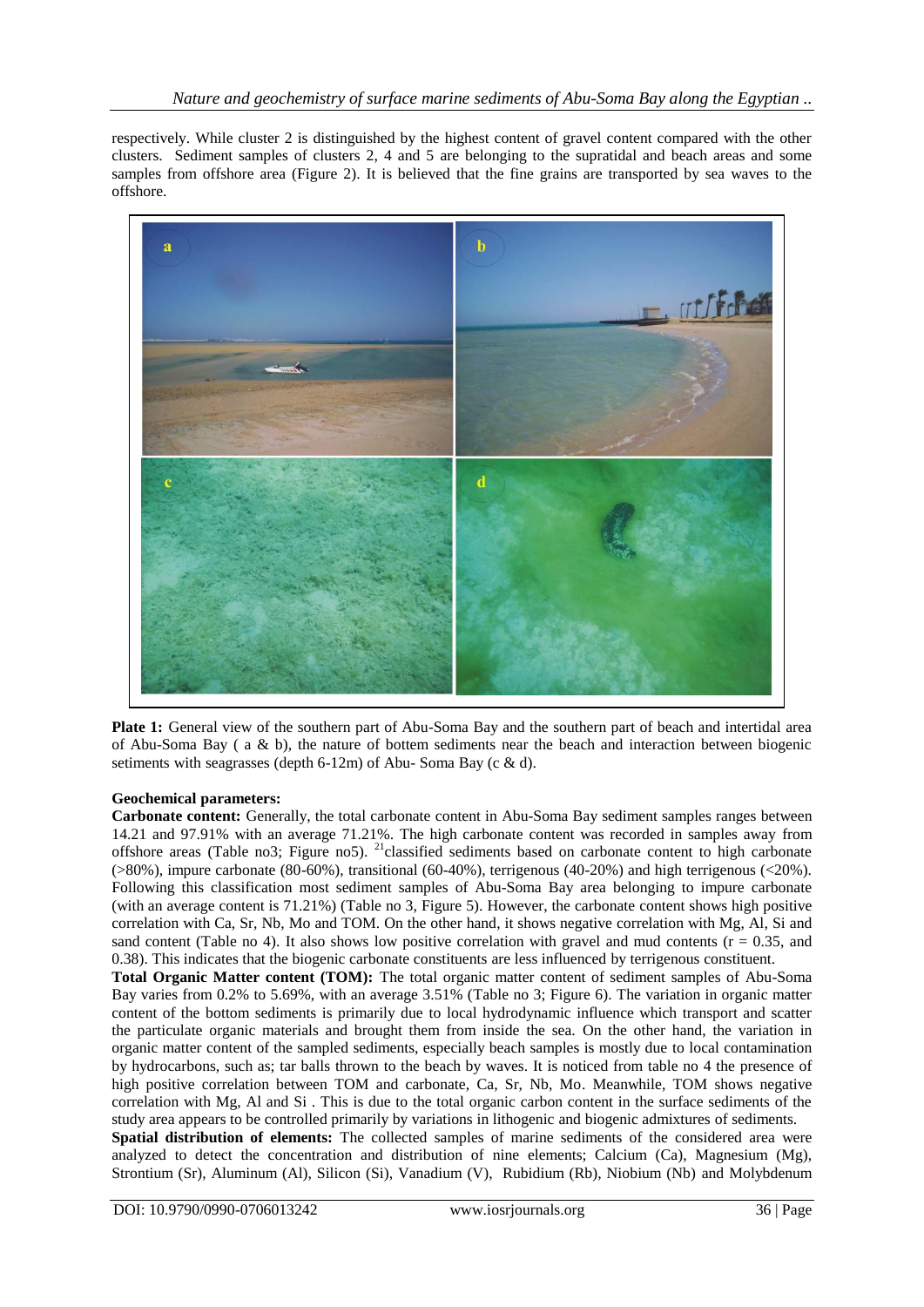(Mo) in order to understand the effect of natural inputs and human action on the quality of marine sediments. Overall average concentrations of elements percentage are cited in Table no 3 and Figure 7.

| categories of the cluster computed by (Ward's method) cluster analysis |        |       |       |
|------------------------------------------------------------------------|--------|-------|-------|
|                                                                        | Gravel | Sand  | Mud   |
| Cluster 1 (8 samples)                                                  |        |       |       |
| $S3-15$                                                                | 0.04   | 97.06 | 2.90  |
| $S5-25$                                                                | 0.06   | 97.11 | 2.83  |
| $S1-1$                                                                 | 1.17   | 95.58 | 3.25  |
| S4-20                                                                  | 1.17   | 95.71 | 3.12  |
| $S4-21$                                                                | 0.34   | 95.88 | 3.79  |
| $S1-2$                                                                 | 1.75   | 95.97 | 2.28  |
| $S2-7$                                                                 | 0.00   | 99.79 | 0.21  |
| $S2-8$                                                                 | 0.74   | 98.72 | 0.55  |
| Min.                                                                   | 0.0    | 95.6  | 0.2   |
| Max.                                                                   | 1.7    | 99.8  | 3.8   |
| X                                                                      | 0.7    | 97.0  | 2.4   |
| Cluster 2 (3 samples)                                                  |        |       |       |
| S4-24                                                                  | 9.26   | 89.15 | 1.59  |
| S5-29                                                                  | 8.54   | 86.56 | 4.90  |
| $S4-23$                                                                | 12.79  | 86.17 | 1.05  |
| Min.                                                                   | 8.5    | 86.2  | 1.0   |
| Max.                                                                   | 12.8   | 89.2  | 4.9   |
| $\mathbf X$                                                            | 10.2   | 87.3  | 2.5   |
| Cluster 3 (9 samples)                                                  |        |       |       |
| S4-22                                                                  | 6.53   | 86.75 | 6.72  |
| S5-27                                                                  | 4.75   | 87.43 | 7.82  |
| $S2-10$                                                                | 4.95   | 88.95 | 6.11  |
| $S2-11$                                                                | 2.42   | 90.43 | 7.15  |
| S4-19                                                                  | 2.50   | 90.44 | 7.06  |
| $S2-13$                                                                | 2.78   | 90.95 | 6.27  |
| $S5-26$                                                                | 2.74   | 90.62 | 6.64  |
| $S3-16$                                                                | 0.54   | 92.66 | 6.81  |
| $S3-18$                                                                | 0.01   | 91.58 | 8.41  |
| Min.                                                                   | 0.0    | 86.8  | 6.1   |
| Max.                                                                   | 6.5    | 92.7  | 8.4   |
| X                                                                      | 3.0    | 90.0  | 7.0   |
| Cluster 4 (2 samples)                                                  |        |       |       |
| $S2-9$                                                                 | 0.38   | 72.70 | 26.92 |
| $S5-30$                                                                | 1.96   | 75.34 | 22.57 |
| Min.                                                                   | 0.4    | 72.7  | 22.6  |
| Max.                                                                   | 2.0    | 75.3  | 26.9  |
| X                                                                      | 1.2    | 74.0  | 24.7  |
| Cluster 5 (2 samples)                                                  |        |       |       |
| $S1-3$                                                                 | 1.48   | 81.45 | 17.07 |
| $S1-6$                                                                 | 0.58   | 81.15 | 18.27 |
| Min.                                                                   | 0.6    | 81.2  | 17.1  |
| Max.                                                                   | 1.5    | 81.4  | 18.3  |
| X                                                                      | 1.0    | 81.3  | 17.7  |
| Cluster 6 (8 samples)                                                  |        |       |       |
| $S3-14$                                                                | 4.31   | 84.46 | 11.23 |
| $S5-28$                                                                | 4.13   | 82.62 | 13.25 |
| $S1-4$                                                                 | 1.31   | 85.85 | 12.83 |
| $S2-12$                                                                | 0.70   | 86.01 | 13.29 |
| $S3-17$                                                                | 0.86   | 85.01 | 14.13 |
| $S1-5$                                                                 | 1.20   | 87.84 | 10.96 |
| Min.                                                                   | 0.7    | 82.6  | 11.0  |
| Max.                                                                   | 4.3    | 87.8  | 14.1  |
| X                                                                      | 2.1    | 85.3  | 12.6  |
| $min = minimum$ , $max = maximum X = average$                          |        |       |       |

**Table no 2:** Some statistical parameters of the main grain size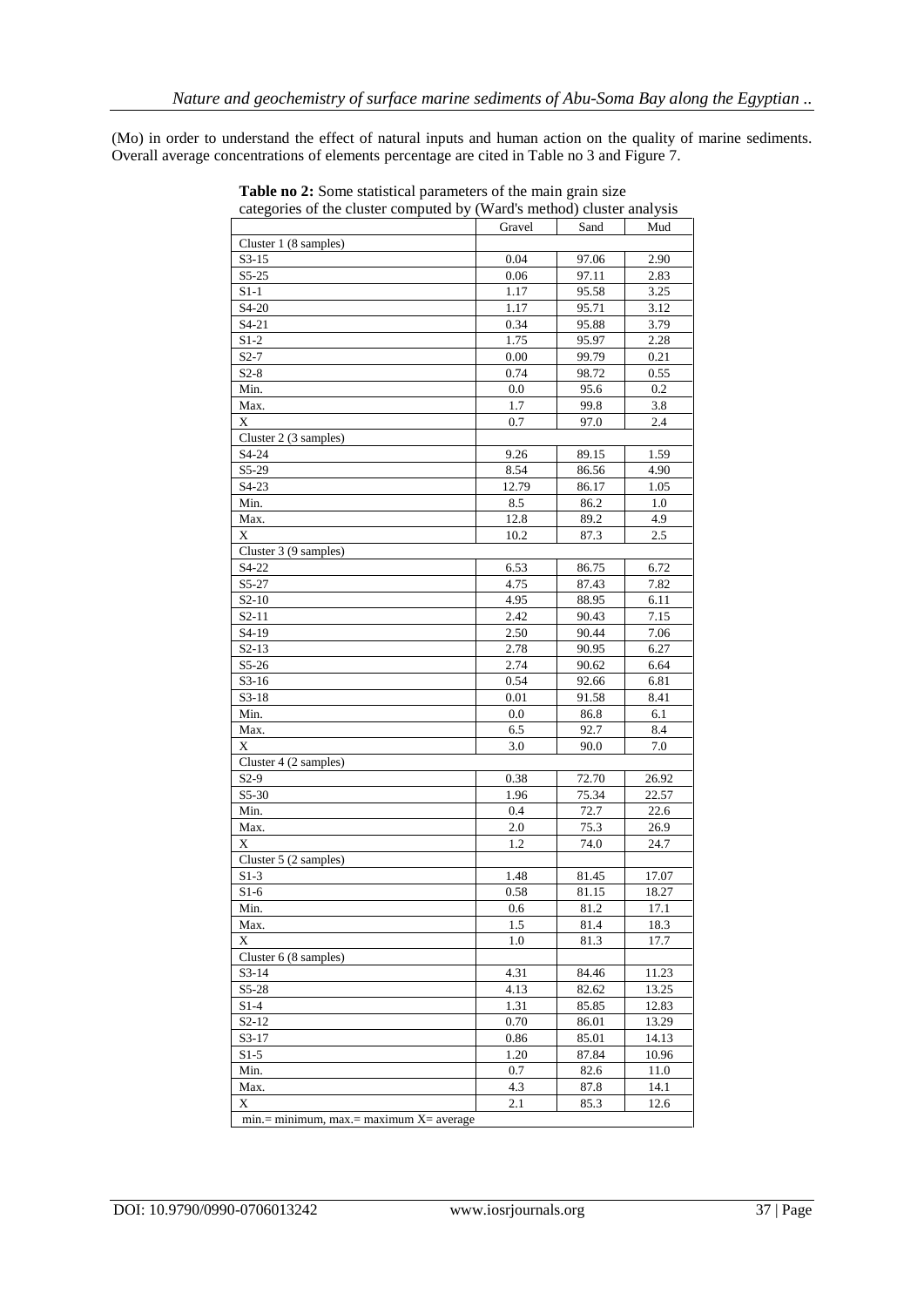

**Figure no 4:** Dendrogram from cluster analysis (ward's method) exhibiting cluster of grain size texture of Abu-Soma Bay.

The concentration of Calcium varies from 4.2 to 91.1% with an average is 62.91%. This content is extreme high than the average content of Ca in the Upper Continental Crust (UCC=3.00%) according to  $^{23}$ . Also, Ca concentration exhibits high positive correlation  $(r = 0.76)$  with carbonate content (Table no 4). This implicates that the enrichment of the analyzed samples with Ca content is due to the high supply of biogenic carbonates to the sediments of the Abu-Soma Bay. The mean content of Mg is 5.87, which is higher than the average value of Mg in the Upper Continental Crust (UCC=1.33%). However, Mg shows high positive correlation with Si and Al (r=0.85 and 0.81 respectively) indicating that it is probably incorporated together with Si and Al in the lattice of the terrigenous aluminosilicate minerals resulting from the weathering of the source rocks in the neighbouring area. Meanwhile, it shows high negative correlation with Ca, Sr and carbonates ( $r = -$ 0.9, -0.87 and - 0.7 respectively), implying that it is not included within the carbonate minerals. The average content of Si and Al are 12.63% and 6.74% respectively. These values are less than their average content recorded in the Upper Continental Crust (UCC=30.8% for Si, and 8.04% for Al). The average concentration of Sr is 0.81% (= 8100 ppm).This value is much higher that of Sr in UCC (350ppm). Also, Sr shows very high positive correlation with Ca content and carbonate content  $(r=0.95$  and 0.75 respectively). This attests the incorporation of Sr with Ca in the carbonate minerals. Vanadium is ranging between 0.00 % and 0.15% with an average concentration is  $0.04\%$  (= 400ppm). This value is much higher than the average value of V in the Upper Continental Crust (UCC= 110ppm). <sup>24</sup>stated that magmatic and pyrometasomatic ore deposits associated with mafic igneous rocks are commonly enriched in vanadium and most titaniferous magnetite deposits contain nearly 0.3% vanadium or 3,000 ppm). Also, vanadium is commonly the principal trace element in petroleum, especially asphalt-base oils<sup>24</sup>. Therefore, it could be suggested that the enrichment of the analyzed sediment samples with vanadium is due to the frequent inputs of the terrigenous particles of mafic igneous rocks by the two active wadis namely, Abu-Murrat and Abu-Juruf wadis from the nearby basement rocks to the southern part of Abu-Soma Bay, as well as the tar balls, which occasionally thrown to the beach by waves. The maximum concentration of Rb attains 0.01% or 100 ppm. This value is concordant with its average concentration in the UCC (= 112ppm). The mean contents of Nb and Mo are  $0.05\%$  (= 500 ppm) and 0.03% (300 ppm) respectively. However, their mean values in UCC are 12.5 ppm for Nb and 1.5 ppm for  $Mo^{23}$ . Also,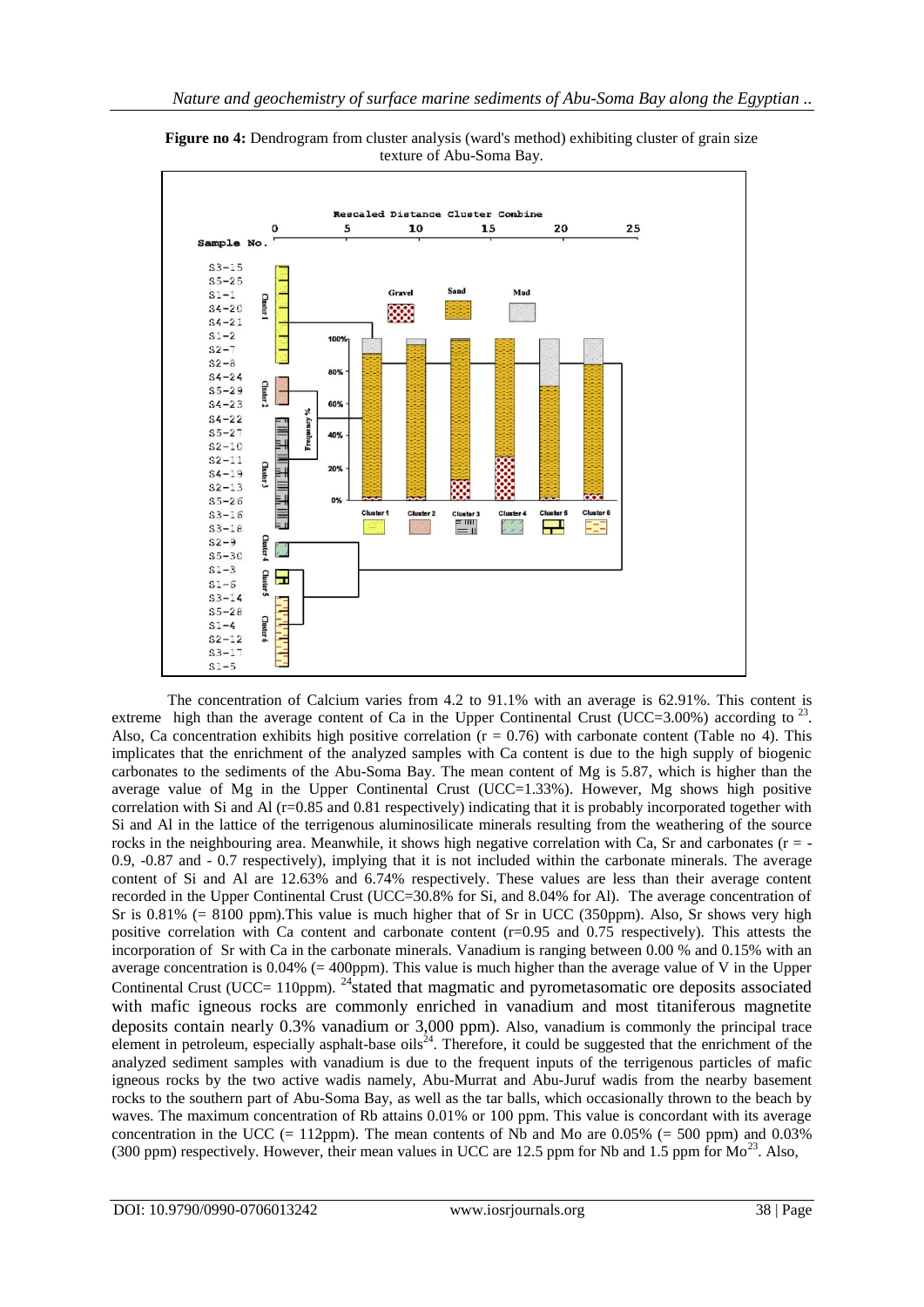| Sa.                | Sediment types |      |                | <b>Grain size parameters</b><br>(Folk&Ward,1957) |      |         |      | Geochemical analysis |                  |       |                  |                  |       |       |       |      |      |      |
|--------------------|----------------|------|----------------|--------------------------------------------------|------|---------|------|----------------------|------------------|-------|------------------|------------------|-------|-------|-------|------|------|------|
| No.                | Gravel         | Sand | Mud            | Mz                                               | σI   | SkI     | KG   | Carb.%               | TOM%             | Ca%   | Mg%              | Sr%              | Al%   | Si%   | $V\%$ | Rb%  | Nb%  | Mo%  |
| $S1-1$             | 1.2            | 95.6 | 3.3            | 2.4                                              | 1.1  | $-0.2$  | 1.1  | 27.1                 | $^{2.2}$         | 87.8  | 1.5              | 1.1              | 5.5   | 4.5   | 0.00  | 0.01 | 0.06 | 0.04 |
| $S1-2$             | 1.7            | 96.0 | 2 <sub>3</sub> | 1.8                                              | 1.1  | $-0.1$  | 1.1  | 29.5                 | 2.0              | 83.8  | 2.0              | 0.9              | 5.5   | 6.6   | 0.00  | 0.01 | 0.04 | 0.03 |
| $S1-3$             | 1.5            | 81.4 | 17.1           | 2.8                                              | 1.7  | 0.0     | 1.6  | 82.8                 | 3.6              | 68.5  | 9.2              | 0.8              | 7.7   | 12.4  | 0.06  | 0.00 | 0.03 | 0.02 |
| $S1-4$             | 1.3            | 85.9 | 12.8           | 2.3                                              | 1.6  | 0.1     | 1.3  | 92.0                 | 2.3              | 29.2  | 9.1              | 0.2              | 11.2  | 26.2  | 0.02  | 0.01 | 0.02 | 0.02 |
| $S1-5$             | 1.2            | 87.8 | 11.0           | 2.4                                              | 1.5  | 0.1     | 1.3  | 94.4                 | 4.6              | 84.8  | 2.7              | 1.1              | 5.4   | 4.7   | 0.00  | 0.00 | 0.07 | 0.07 |
| $S1-6$             | 0.6            | 81.2 | 18.3           | 3.0                                              | 1.7  | 0.1     | 1.4  | 93.9                 | 5.0              | 86.5  | 1.9              | 1.1              | 5.3   | 4.0   | 0.08  | 0.00 | 0.06 | 0.05 |
| $S2-7$             | 0.0            | 99.8 | 0.2            | 2.5                                              | 0.4  | $-0.1$  | 1.8  | 40.4                 | 2.0              | 15.1  | 10.2             | 0.2              | 10.1  | 28.5  | 0.08  | 0.00 | 0.02 | 0.01 |
| $S2-8$             | 0.7            | 98.7 | 0.5            | 2.1                                              | 0.9  | 0.0     | 1.0  | 29.4                 | 1.0              | 11.3  | 15.2             | 0.1              | 9.4   | 27.4  | 0.02  | 0.00 | 0.01 | 0.01 |
| $S2-9$             | 0.4            | 72.7 | 26.9           | 3.6                                              | 1.7  | 0.2     | 1.9  | 68.9                 | 3.7              | 52.9  | 6.4              | 0.5              | 11.1  | 26.5  | 0.00  | 0.00 | 0.03 | 0.02 |
| $S2-10$            | 4.9            | 88.9 | 6.1            | 1.8                                              | 1.6  | 0.0     | 1.1  | 91.6                 | 4.6              | 69.1  | 9.4              | 0.9              | 9.0   | 10.1  | 0.02  | 0.01 | 0.05 | 0.03 |
| $S2-11$            | 2.4            | 90.4 | 7.1            | 2.2                                              | 1.5  | $-0.6$  | 1.1  | 92.8                 | 4.8              | 86.5  | 0.0              | 1.2              | 5.0   | 5.9   | 0.04  | 0.00 | 0.06 | 0.04 |
| $S2-12$            | 0.7            | 86.0 | 13.3           | 2.4                                              | 1.6  | 0.1     | 1.3  | 94.8                 | 3.3              | 90.8  | 1.8              | 1.0              | 3.8   | 3.4   | 0.00  | 0.00 | 0.06 | 0.05 |
| $S2-13$            | 2.8            | 91.0 | 6.3            | 1.9                                              | 1.5  | 0.0     | 1.0  | 97.9                 | 4.6              | 88.6  | $\overline{1.1}$ | 1.2              | 5.0   | 4.1   | 0.03  | 0.00 | 0.07 | 0.06 |
| S3-14              | 4.3            | 84.5 | 11.2           | 2.4                                              | 1.8  | $-0.1$  | 1.6  | 23.4                 | $\overline{3.2}$ | 8.7   | 9.8              | 0.1              | 6.9   | 24.1  | 0.05  | 0.00 | 0.02 | 0.01 |
| $S3 - 15$          | 0.0            | 97.1 | 2.9            | 3.0                                              | 0.6  | $-0.2$  | 1.3  | 34.7                 | 3.0              | 17.4  | 11.4             | 0.2              | 10.8  | 28.7  | 0.03  | 0.00 | 0.01 | 0.00 |
| $S3-16$            | 0.5            | 92.7 | 6.8            | 2.2                                              | 1.3  | 0.1     | 1.1  | 83.5                 | 2.9              | 84.2  | 1.1              | 1.1              | 5.9   | 7.6   | 0.00  | 0.01 | 0.06 | 0.04 |
| $S3-17$            | 0.9            | 85.0 | 14.1           | 2.6                                              | 1.6  | 0.1     | 1.4  | 91.3                 | 4.5              | 77.8  | 2.0              | 1.0              | 3.4   | 6.9   | 0.00  | 0.01 | 0.05 | 0.03 |
| $S3-18$            | 0.0            | 91.6 | 8.4            | 2.5                                              | 1.3  | 0.0     | 1.2  | 95.0                 | 5.1              | 89.4  | 3.1              | 1.3              | 2.2   | 2.9   | 0.04  | 0.00 | 0.06 | 0.05 |
| S <sub>4</sub> -19 | 2.5            | 90.4 | 7.1            | 2.1                                              | 1.6  | $-0.1$  | 1.0  | 25.0                 | 3.7              | 5.6   | 23.0             | 0.1              | 12.7  | 26.2  | 0.06  | 0.00 | 0.01 | 0.01 |
| $S4-20$            | 1.2            | 95.7 | 3.1            | 2.2                                              | 1.1  | $-0.1$  | 0.9  | 30.7                 | $\overline{2.1}$ | 16.1  | 14.6             | 0.2              | 9.7   | 26.9  | 0.02  | 0.00 | 0.02 | 0.01 |
| S <sub>4</sub> -21 | 0.3            | 95.9 | 3.8            | 2.4                                              | 1.0  | $-0.1$  | 0.9  | 69.8                 | 4.3              | 73.9  | 3.3              | 1.0              | 7.6   | 12.8  | 0.07  | 0.01 | 0.06 | 0.04 |
| S4-22              | 6.5            | 86.8 | 6.7            | 1.7                                              | 1.7  | 0.0     | 12   | 93.5                 | 5.7              | 87.0  | 0.6              | $\overline{1.2}$ | 4.6   | 5.9   | 0.01  | 0.00 | 0.08 | 0.06 |
| $S4-23$            | 12.8           | 86.2 | 1.0            | 0.9                                              | 1.4  | $-0.1$  | 0.9  | 95.8                 | 4.6              | 80.6  | 0.0              | 1.4              | 5.2   | 3.1   | 0.14  | 0.01 | 0.07 | 0.05 |
| S <sub>4</sub> -24 | 9.3            | 89.2 | 1.6            | 0.9                                              | 1.4  | 0.0     | 0.9  | 94.2                 | 3.6              | 84.8  | 2 <sub>3</sub>   | 1.6              | 5.6   | 4.2   | 0.11  | 0.01 | 0.07 | 0.04 |
| $S5-25$            | 0.1            | 97.1 | 2.8            | 2.8                                              | 0.7  | $-0.1$  | 1.2  | 14.2                 | 0.2              | 4.2   | 19.6             | 0.0              | 11.3  | 29.3  | 0.01  | 0.00 | 0.01 | 0.01 |
| $S5 - 26$          | 2.7            | 90.6 | 6.6            | 1.9                                              | 1.5  | 0.0     | 1.2  | 79.8                 | 3.6              | 64.0  | 10.2             | 0.7              | 9.0   | 14.7  | 0.00  | 0.00 | 0.04 | 0.02 |
| $S5-27$            | 4.8            | 87.4 | 7.8            | 1.7                                              | 1.8  | 0.1     | 1.1  | 91.5                 | 4.8              | 83.1  | 0.0              | $\overline{1.1}$ | 6.6   | 7.8   | 0.01  | 0.00 | 0.05 | 0.04 |
| $S5 - 28$          | 4.1            | 82.6 | 13.2           | 2.1                                              | 1.9  | 0.0     | 1.4  | 91.0                 | 2.4              | 91.1  | 1.0              | 1.2              | 0.6   | 6.0   | 0.02  | 0.00 | 0.09 | 0.05 |
| S5-29              | 8.5            | 86.6 | 4.9            | 1.3                                              | 1.6  | 0.0     | 0.9  | 94.6                 | 4.4              | 84.8  | 3.7              | 1.0              | 3.2   | 3.7   | 0.15  | 0.00 | 0.07 | 0.05 |
| $S5-30$            | 2.0            | 75.3 | 22.6           | 3.0                                              | 2.2  | 0.3     | 15   | 92.8                 | 3.9              | 79.8  | 0.2              | 1.0              | 3.0   | 3.7   | 0.05  | 0.01 | 0.05 | 0.03 |
| Min.               | 0.00           | 72.7 | 0.21           | 0.86                                             | 0.40 | $-0.60$ | 0.87 | 14.21                | 0.20             | 4.20  | 0.02             | 0.02             | 0.56  | 2.91  | 0.00  | 0.00 | 0.01 | 0.00 |
| Max.               | 12.8           | 99.8 | 26.9           | 3.56                                             | 2.18 | 0.26    | 1.92 | 97.91                | 5.69             | 91.10 | 23.03            | 1.60             | 12.71 | 29.29 | 0.15  | 0.01 | 0.09 | 0.07 |
| Avg.               | 2.67           | 89.0 | 8.33           | 2.22                                             | 1.41 | $-0.03$ | 1.22 | 71.21                | 3.51             | 62.91 | 5.87             | 0.81             | 6.74  | 12.63 | 0.04  | 0.00 | 0.05 | 0.03 |

Table no 3. The results of grain size, geochemical analysis of element contents of surface marine sediments of Abu-Soma Bay.

**Table no 4.** Correlation coefficients between sediment types, grain size parameters and geochemical analysis of surface marine sediments at Abu-Soma Bay.

|        | Gravel  | Sand | Mud  | Mz   | 61   | SkI  | KG   | $Carb. \%$ | TOM%    | Ca%  | Mg%     | $Sr\%$ | Al%  | Si%  | V%   | Rb%  | Nb%  | Mo% |
|--------|---------|------|------|------|------|------|------|------------|---------|------|---------|--------|------|------|------|------|------|-----|
| Gravel | 1       |      |      |      |      |      |      |            |         |      |         |        |      |      |      |      |      |     |
| Sand   | $-0.21$ | 1    |      |      |      |      |      |            |         |      |         |        |      |      |      |      |      |     |
| Mud    | $-0.26$ | 0.89 | 1    |      |      |      |      |            |         |      |         |        |      |      |      |      |      |     |
| Mz     | $-0.82$ | 0.23 | 0.62 |      |      |      |      |            |         |      |         |        |      |      |      |      |      |     |
| 61     | 0.31    | 0.87 | 0.71 | 0.04 | 1    |      |      |            |         |      |         |        |      |      |      |      |      |     |
| SkI    | $-0.10$ | 0.48 | 0.53 | 0.18 | 0.40 |      |      |            |         |      |         |        |      |      |      |      |      |     |
| KG     | $-0.43$ | 0.48 | 0.68 | 0.73 | 0.16 | 0.28 | 1    |            |         |      |         |        |      |      |      |      |      |     |
| Carb.% | 0.35    | 0.55 | 0.38 | 0.25 | 0.61 | 0.31 | 0.03 | 1          |         |      |         |        |      |      |      |      |      |     |
| TOM%   | 0.36    | 0.46 | 0.29 | 0.21 | 0.55 | 0.05 | 0.07 | 0.73       | 1       |      |         |        |      |      |      |      |      |     |
| Ca%    | 0.29    | 0.35 | 0.21 | 0.28 | 0.47 | 0.13 | 0.16 | 0.76       | 0.61    | 1    |         |        |      |      |      |      |      |     |
| Mg%    | $-0.28$ | 0.35 | 0.22 | 0.21 | 0.39 | 0.09 | 0.03 | $-0.70$    | $-0.55$ | 0.90 | 1       |        |      |      |      |      |      |     |
| Sr%    | 0.45    | 0.29 | 0.07 | 0.43 | 0.40 | 0.05 | 0.27 | 0.75       | 0.62    | 0.95 | $-0.87$ | 1      |      |      |      |      |      |     |
| Al%    | $-0.29$ | 0.31 | 0.17 | 0.24 | 0.44 | 0.11 | 0.12 | $-0.59$    | $-0.44$ | 0.81 | 0.81    | 0.79   |      |      |      |      |      |     |
| $Si\%$ | $-0.38$ | 0.30 | 0.12 | 0.38 | 0.47 | 0.09 | 0.27 | $-0.71$    | $-0.62$ | 0.96 | 0.85    | 0.94   | 0.87 | 1    |      |      |      |     |
| V%     | 0.60    | 0.09 | 0.20 | 0.42 | 0.00 | 0.10 | 0.24 | 0.18       | 0.27    | 0.04 | $-0.06$ | 0.19   | 0.11 | 0.15 |      |      |      |     |
| Rb%    | 0.21    | 0.12 | 0.21 | 0.25 | 0.11 | 0.04 | 0.32 | 0.13       | 0.03    | 0.19 | $-0.25$ | 0.27   | 0.12 | 0.23 | 0.30 |      |      |     |
| Nb%    | 0.45    | 0.31 | 0.10 | 0.41 | 0.45 | 0.10 | 0.26 | 0.76       | 0.62    | 0.93 | $-0.86$ | 0.93   | 0.84 | 0.92 | 0.15 | 0.14 | 1    |     |
| Mo%    | 0.38    | 0.31 | 0.14 | 0.36 | 0.46 | 0.12 | 0.24 | 0.77       | 0.66    | 0.90 | $-0.82$ | 0.89   | 0.79 | 0.89 | 0.10 | 0.07 | 0.97 |     |

 $\verb|Mz=mean size, \sigma I= sorting, SK_i= skewness, K_0= kurtosis, Carb.- Carbonate content, TOM=Total Organization, Ca=Calcium, Mg=Magenesium, Al=Aluminum, Si=Slicon, Sr=Strontium, V=Vanadium, Rb=Rubidium, Nb=Niobium, Mo=Molybdenum, Min.=\text{Minimum}, Max.=\text{Maximum}, Avg.=\text{Average}.$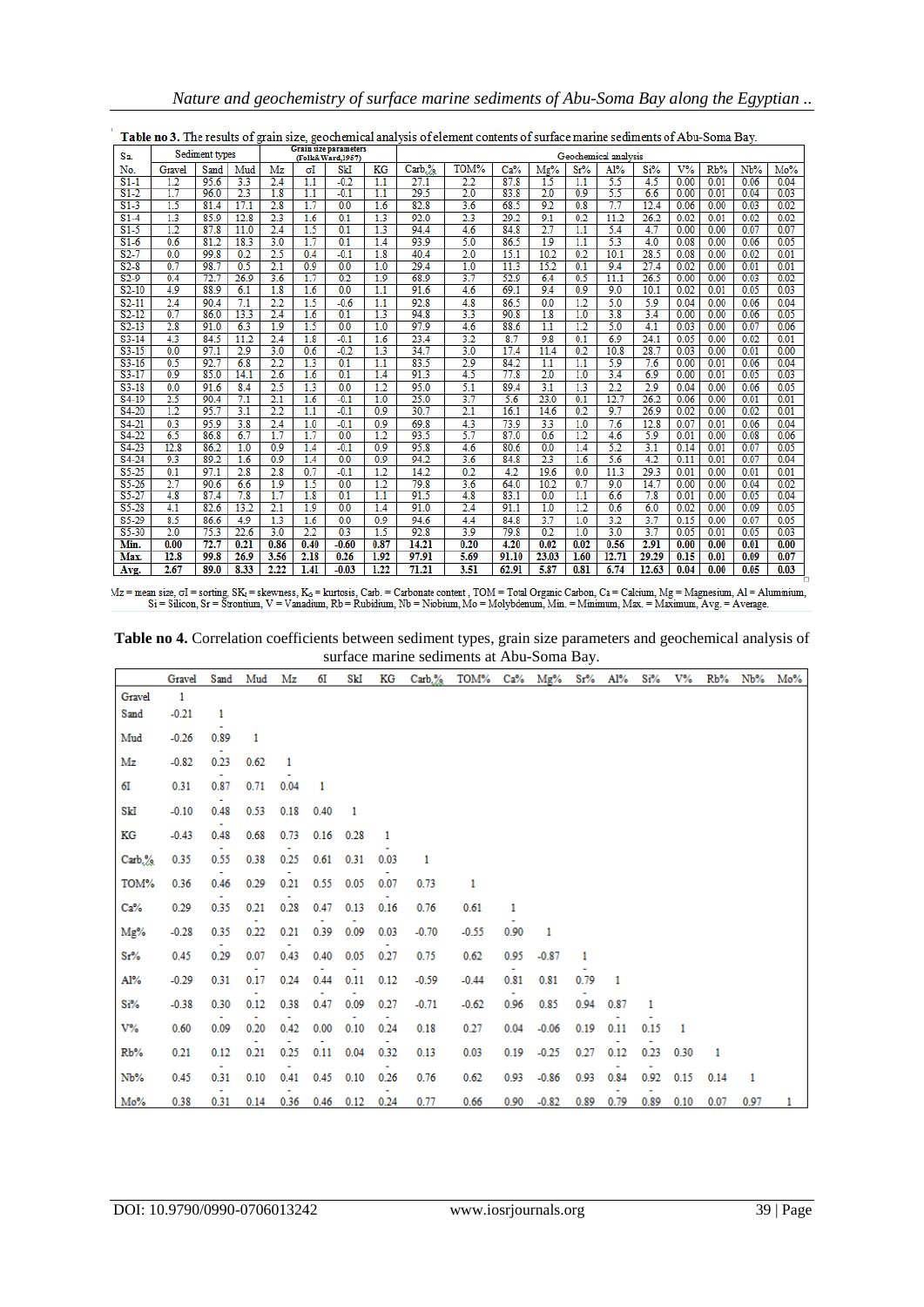

**Figure no 5:** Average distribution of carbonate (Carb.) of surface marine sediments at Abu-Soma Bay.

**Figure no 6:** Average distribution of total organic matter (TOM) of surface marine sediments at Abu-Soma Bay.



**Figure no 7:** Distribution of element contents of surface marine sediments of Abu-Soma Bay.



it is noted that the concentrations of Nb and Mo are extremely high than their average contents in the Upper continental crust. This is also attributed to the terrigenous inputs of the same two wadis from the nearby basement rocks. Furthermore, Nb and Mo exhibit a strong positive correlation with Calcium, Strontium, Aluminum and silicon contents (Table no 4). This may be indicate that both of Nb and Mo are incorporated with these elements (Ca, Sr, Al and Si) in the lattice of the aluminosilicate minerals that probably originated due to the weathering of the silicate minerals constitute the fragments of basement rocks coming to Abu-Soma Bay by Abu-Murrat wadi and Abu-Juruf wadi . Also Nb and Mo show a good positive correlation with carbonate, total organic matter.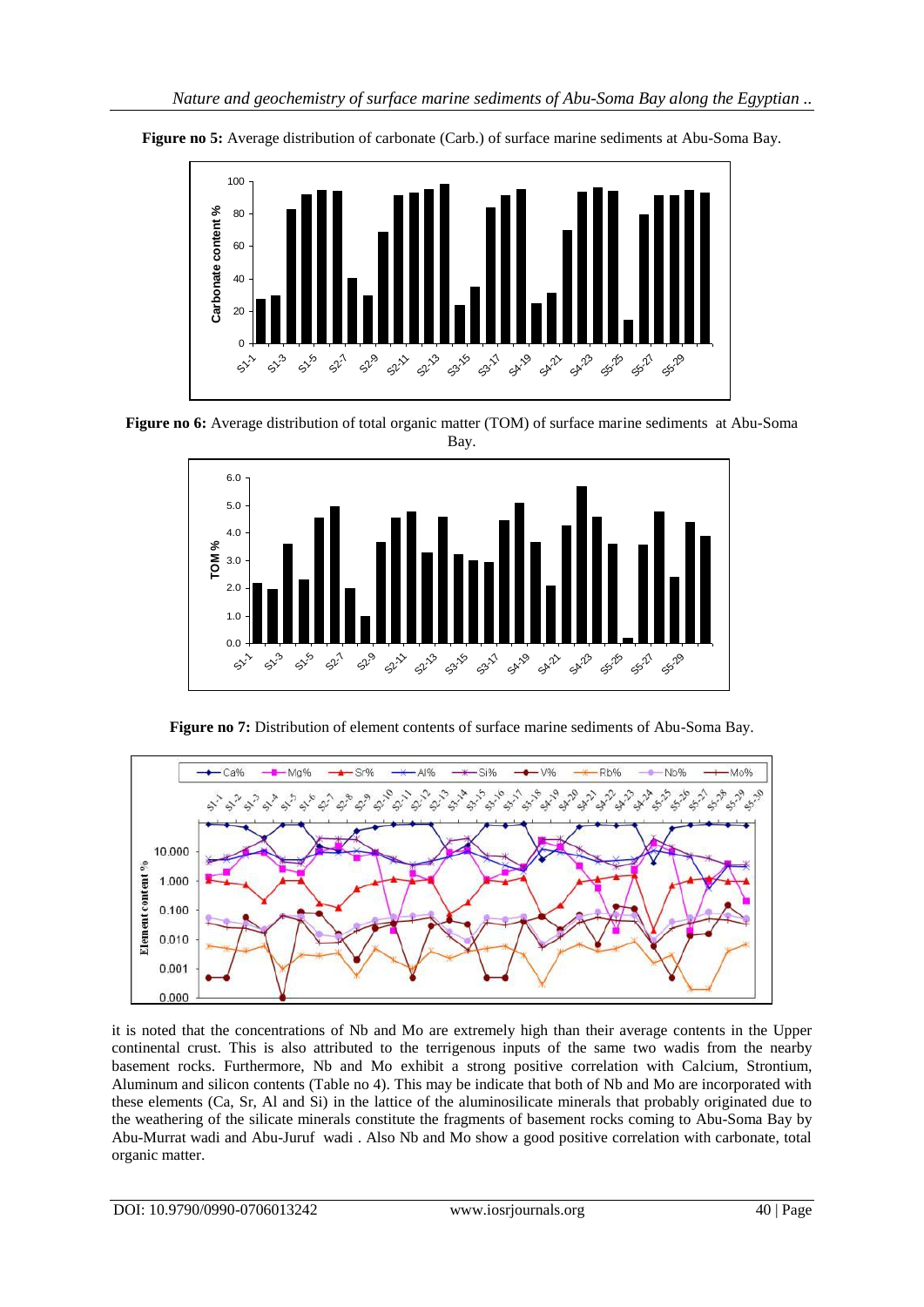From the aforementioned distribution of the earth elements in the studied sediments, It could be assume that any significant increase in the content of these elements were noticed in the marine sediment samples of Abu-Soma Bay area is due to two main factors. The first one is related to the anthropogenic activities, as a result of landfilling of some parts of the coastal area by terrestrial sediments from the adjacent wadis. That took place in the last two decades during the construction of one of the tourist villages within the area of the bay. The second factor is natural due to the frequent contribution of the continental sediments by the two active wadis (wadi Abu-Murrat and wadi Abu-Juruf) to the southern part of Abu-Soma Bay area, through estuary in front of the study area. It is worth to mention that, the present study data represent primary base line data to assist the responsible governmental authorities to follow any anthropogenic impacts, and making better assessing the needs for remediation by detecting any changes in future.

## **IV. Conclusions and Recommendations**

The results of the mechanical analysis performed in this work indicate that, the particle size of the sediments changes from coarse sand near the beach to very fine sand with increasing distance from the beach towards the deeper water. Grain size characteristics reflect that the study area receives sediments from two different sources; the terrigenous rock fragments from the hinterland mountains and the skeletal carbonates from the sea. Therefore, the occurrence of a mixed detrital and biogenic origin of sediments in the investigated area indicates a fluctuating energy and different sources of supply, so that the sorting is generally worse. The distribution of coarser sediments may reflects the abundance of terrigenous sediments in the beach and biogenic fragments in the reef areas. The carbonate contents in the samples of Abu-Soma Bay area were recorded relatively high average, because this area is rich in biogenic materials form in situ. The organic matter plays vital role in the marine environments. It tends to be accumulated and fixed in the highly reducing environment. The organic carbon content increases as particle size decreases. Therefore, the organic materials are present essentially in the mud fraction. The elements of biogenous constituents determined in the area under study include Ca, Mg and Sr. They are likely to be derived from either modern or fossil biogenic sources. On the other hand, elements of mixed origin constituents (biogenic and terrestrial) include Al, Si, V, Rb, Nb and Mo which determined in the sediment samples of study area. The highest content of earth elements is attributed to the contribution of terrigenous fragments including mafic minerals. The gathered information will be useful in management and suitable development of the area under study. In addition, it represents database in the future.

## **Acknowledgment**

*The samples were collected through the National Institute of Oceanography and Fisheries plan, Red Sea Branch, Hurghada, Egypt. The authors wish to thank the team, participating in the present work.*

## **References**

- 1. Dickinson WW, Dunbar GB, McLeod H. Trace element history from cores in Wellington Harbour, New Zealand. Environmental Geology. 1996; 27:59–69.
- 2. Mansour AM, Nawar AH, Mohamed AW. Geochemistry of coastal marine sediments and their contaminant metals, Red Sea, Egypt: A legacy for the future and a tracer to modern sediment dynamics. Sedimentology of Egypt. 2000; 8:231-242.
- 3. Dar AM. Geological basis to study the environmental defect in the marine ecosystem as a result of tourist activities in Hurghada area and surroundings, Red Sea, Egypt. Ph.D. Thesis, Suez Canal University, Egypt. 2002; 218.
- 4. Madkour HA, Dar MA. The anthropogenic effluents of the human activities on the Red Sea coast at Hurghada Harbour (Case study). Egyptian Journal of Aquatic Research. 2007; 33(1):43-58.
- 5. Madkour HA. Impacts and mitigation of anthropogenic factors on terrestrial Red Sea environment. Review article, National Institute of Oceanography and Fisheries, Red Sea Branch, 2009; 72p.
- 6. Mohamed AM, Madkour HA, El-Saman MI. Impact of anthropogenic activities and natural inputs on oceanographic characteristics of water and geochemistry of surface sediments in different sites along the Egyptian Red Sea coast. African Journal of Environmental Science and Technology. 2011; 5(7):494-511.
- 7. Madkour HA , El-Taher AM, Abu El-Hagag NA, et al. Contamination of coastal sediments in El-Hamrawein Harbour , Red Sea Egypt. Journal of Environmental Science and Technology. 2012; 5(4):201-221.
- 8. Mansour AM, Nawar AH, Madkour HA. Metal pollution in marine sediments of selected harbours and industrial areas along the Red Sea coast of Egypt*.* Annalen des Naturhistorischen Museums in Wien, 2011; A113**:**225-244.
- 9. Mansour AM, Askalany MS, Madkour HA, et al. Assessment and comparison of heavy-metal concentrations in marine sediments in view of tourism activities in Hurghada area, northern Red Sea, Egypt. Egyptian Journal of Aquatic Research. 2013; 39:91–103.
- 10. El-Taher AM, Madkour HA. Environmental and radio-ecological studies on shallow marine sediments from harbour areas along the Red Sea coast of Egypt for identification of anthropogenic impacts. Isotopes in Environmental and Health Studies. 2014; 50(1), 120–133.
- [11]. Madkour HA. Detection of damaged areas due to tourism development along the Egyptian Red Sea coast using GIS, remote sensing and foraminifera. State of the Art, National Institute of Oceanography and Fisheries, Red Sea Branch. 2015; 148p.
- 12. Uosif MAM, Shams I, Zakaly HM, Madkour HA, Mahmoud T. The Status of Natural Radioactivity and Heavy Metals Pollution on Marine Sediments Red Sea Coast at Safaga, Egypt. Journal of Nuclear Physics, Material Sciences, Radiation and Applications. 2016; 3(2):191–222.
- 13. Badawy WM, El-Taher AM, Frontasyeva MV, et al. Assessment of anthropogenic and geogenic impacts on marine sediments along the coastal areas of Egyptian Red Sea. Applied Radiation and Isotopes. 2018; 140:314–326.